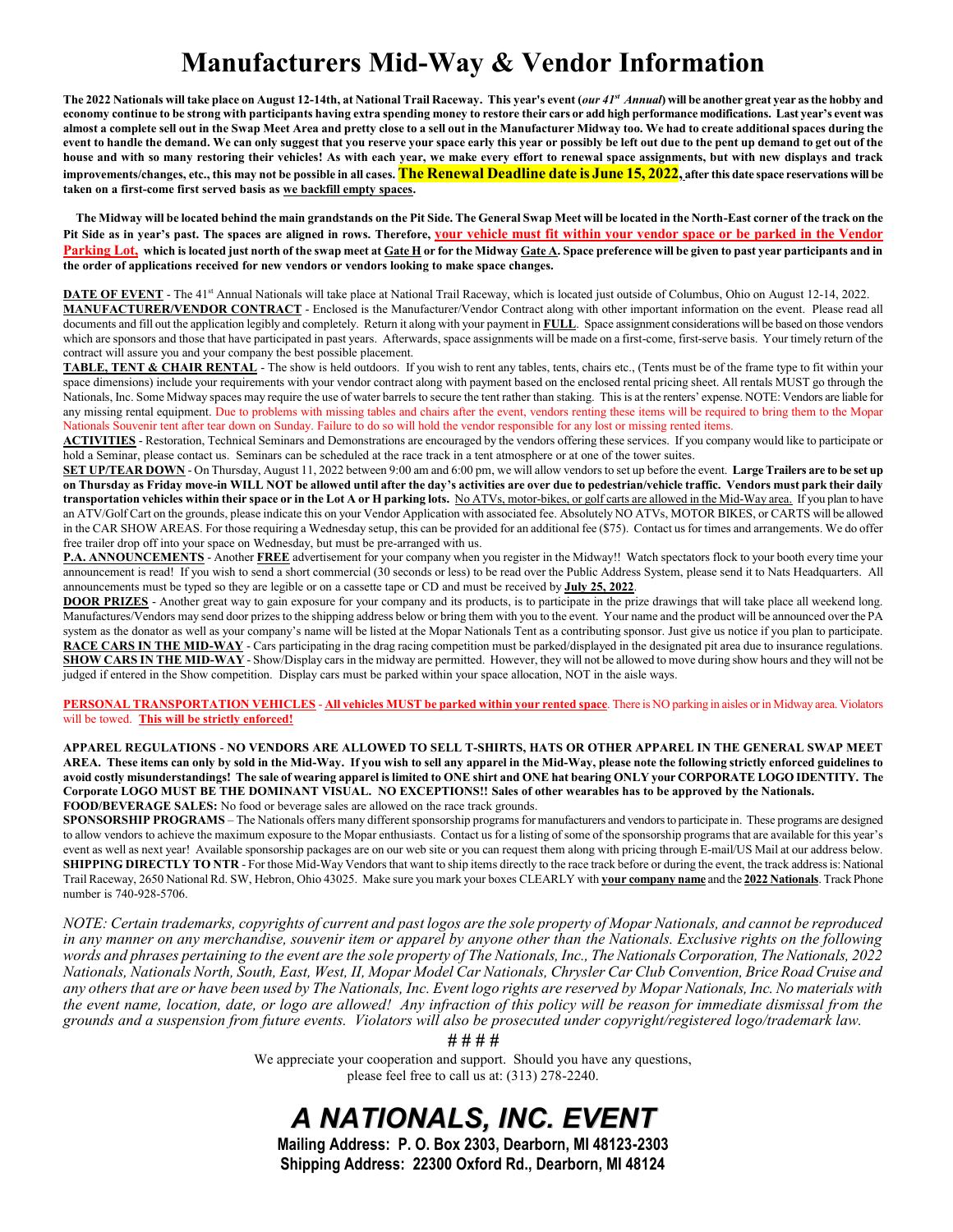# **2022 NATIONALS VENDOR RULES & REGULATIONS**

**The 41 st Annual NATIONALS will be held at National Trail Raceway, which is located just outside Columbus, Ohio on August 12-14, 2022. Over 2700 vehicles and 40,000 die-hard Mopar Enthusiasts will be in attendance. All are hard-core fanaticsthat are looking for your products. This year's event will again feature three big days! Be apart of the WORLD'S LARGEST ALL MOPAR EVENT! THE #1 Mopar Show for the Mopar Enthusiast! It's not just a Car Show . . . It's the 41st Annual Nationals!**

- 1). Please read the following rules and regulations. ALL rules set are the format of this event; no allowances will be made. Any violation of these rules and regulations as set forth on this application can result in eviction or restriction and/or suspension from future events.
- 2). You are required to send a completed contract with fees and information specifying your complete product line. This will be used to help locate the vendors so no direct competition will exist next to one another. Space allocations will be made on a first come basis after the renewal deadline of June 15, 2022. Vendor agrees to truthfully represent their merchandise to buyers and follow through on mail orders or face expulsion from future events.
- 3). **NO selling of merchandise (Pictures, T-Shirts, Programs, Books, Emblems, etc.,) concerning features, celebrities, event name or logo, event dates or facsimile of the Nationals will be allowed.**
- 4). Police and Security will patrol the grounds area, but it is the responsibility of each vendor to provide security for their own area. Mopar Nationals, Inc., NTR, Management or their Agents are not liable for loss or damage to your property or injuries to your person. Note: There is some overnight camping allowed for the racers, so any product(s) you display should be secured overnight.
- 5). The vendors must honor all event concession rights. This means no sales of food or beverages.
- 6). **Absolutely no sub-contracting of your booth to another vendor.**
- 7). Your rental fee is for the space only!! You must provide or rent tables, chairs, stanchions or any other equipment you might require for your booth. There are NO Electric/Electrical hook-ups available. **Generators can only be used with prior permission from The Nationals, Inc.** Tents, chairs and tables are available for rental through The Nationals Only (See prices on the back of Vendor Contract). Include your requirements with your completed Vendor Contract.
- 8). No booth is permitted to sell or display obscene materials of any type. Any objectionable material will be removed at once if instructed by event management. Event Management or their appointed representative has the final authority to determine the following: volume of any noise, brightness of any lights and tastefulness of any display and items sold. Items which are questionable should be shown to the event management or their appointed representative prior to the start of the event. No Signs or displays allowed in aisles, all materials must be within your space.
- 9). **NO ANIMALS OR PETS OF ANY KIND ARE ALLOWED IN THE NTR FACILITY!!**
- 10). All exhibits must be removed from the show area NO LATER than 9PM on Sunday as there is no overnight Security for Sunday evening.
- 11). Vendor agrees to leave their booth free of trash and to keep it neat during the event. Rubbish should be picked up daily and placed into trash containers located throughout the grounds. Empty boxes/containers/packing should be placed in the center aisles at the end of the day for pickup after the show closes to the public.
- 12). Any cancellation must be given thirty (30) days prior to the opening day of the show. Phone calls will be accepted by the show office only. A follow-up letter must be sent to confirm the cancellation. If you cancel less than the 30 days before the opening day, you will forfeit your full contract fee. There are NO REFUNDS for vendors who do not show up.
- 13). No soliciting will be allowed outside of your booth area!
- 14). **Vendor/Exhibitors will be allowed entry into the show area approximately one-hour prior to start time for each day. Vendor transportation vehicles must be parked within their rented space, otherwise they must be parked in the designated lots or general parking. NO ATVs or golf carts are allowed in the Midway or Judged Show areas. NO EXCEPTIONS!!**
- **15). THERE IS NO CAMPING OR STAYING ON GROUNDS AFTER SHOW HOURS - NO EXCEPTIONS!**
- 16). ASCP and BMI regulations make it necessary that all exhibitors (including commercial) are prohibited from playing mechanical music (this includes radios, tapes or discs) for advertising purposes at the show. Vendors are responsible for their fines or failure to comply.
- 17). Vendors are responsible for all City/State taxes and/or licenses that are required. Vendor agrees to obey all laws of the City of Kirkersville, State of Ohio.
- 18). APPAREL REGULATIONS NO VENDORS ARE ALLOWED TO SELL T-SHIRTS, HATS OR OTHER APPAREL IN THE GENERAL SWAP MEET AREA. These items can only by sold in the Mid-Way. If you wish to sell any apparel in the mid-way, please note the following strictly enforced guidelines to avoid costly misunderstandings! The sale of wearing apparel is limited to ONE shirt and ONE hat bearing ONLY your CORPORATE LOGO IDENTITY. The Corporate LOGO MUST BE THE DOMINANT VISUAL. NO EXCEPTIONS!!
- 19). NO FOOD/BEVERAGE SALES are allowed on the race track grounds.
- 20). Rentals (Tent, Table, Chair, etc.,) are not guaranteed to be setup before 8 PM on Wednesday August 10, 2022 unless special arraignments have been made. Also, you are responsible for lost or stolen rental equipment (tables, chairs, tent sides, etc.,)
- 21). Vehicle window decal requests: There is free parking for vendors in Lot A&H. Vehicles that are brought into the NTR grounds must have a window decal and must park within your space (No exceptions). All window decal requests must list the VIN of the vehicle. Decal requests are limited.

VENDOR SET UP WILL BE AT YOUR PRE-ASSIGNED TIME!! 9:00 AM - 6:00 PM ON THURSDAY, **AUGUST 11, 2022**

### **PUBLIC SHOW TIMES**

**FRIDAY: 8 A.M. - 7 P.M. SATURDAY: 8 A.M. - 7 P.M. SUNDAY: 8 A.M. - 6 P.M.** 

**Additional exhibitor three-day passes will be available for \$45.00 each. Space is assigned on a first-come, first-serve basis after the renewal date of June 15, 2022. Space assignment and tickets will be mailed out approximately 3-4 weeks prior to the event.**

**ALL SPACE RESERVATIONS MADE AFTER JULY 1, 2022 MUST BE PAID WITH A CERTIFIED CHECK OR MONEY ORDER.**